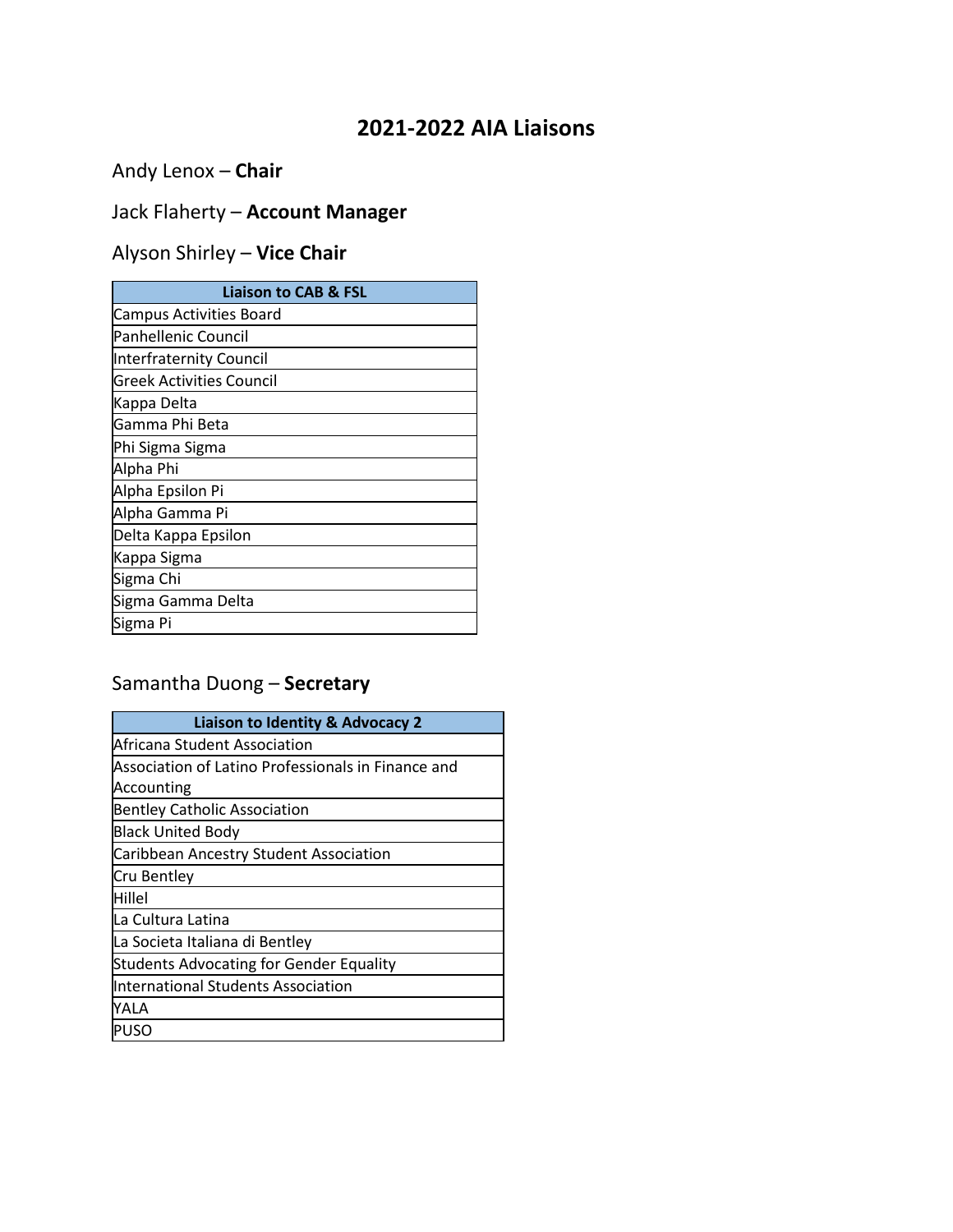# **Baxter Bishop**

| <b>Liaison to Academic 1</b>              |
|-------------------------------------------|
| Adamian Law Club                          |
| Alpha Kappa Psi                           |
| Beta Alpha Psi                            |
| <b>Bentley Entrepreneurial Society</b>    |
| <b>Bentley Investment Group</b>           |
| Non-Profit Society                        |
| National Association of Black Accountants |
| Tamid                                     |
| <b>Bentley Leadership Society</b>         |
| <b>Bentley Marketing Association</b>      |
| Microfinance                              |
| <b>ISACA</b>                              |
| Eco-Fi                                    |
| Bentley Blockchain Association            |

# **Emily LaRosa**

| <b>Liaison to Academic 2</b>               |
|--------------------------------------------|
| <b>Bentley Real Estate Group</b>           |
| <b>Bentley Speech and Debate</b>           |
| <b>Bentley Sustainable Investing Group</b> |
| <b>Bentley Consulting Group</b>            |
| Delta Sigma Pi                             |
| Gamma lota Sigma                           |
| Math Club                                  |
| Women's Network                            |
| Investment Bank Club                       |
| <b>Future Business Leaders of America</b>  |
| <b>Bentley Open Market Committee</b>       |
| Model UN                                   |
| <b>Bentley DECA</b>                        |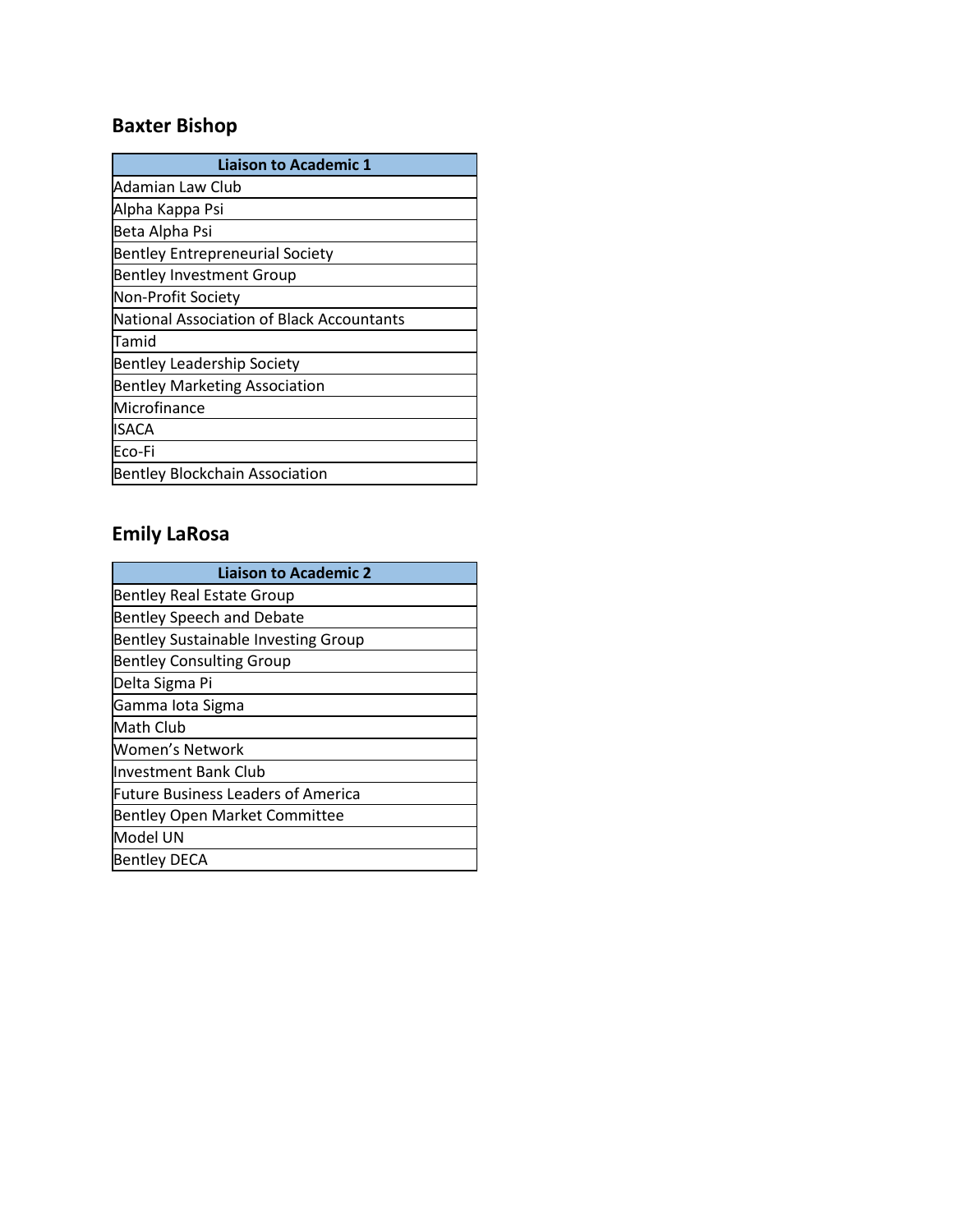#### **Will Greco**

| <b>Liaison to Arts &amp; Recreation 1</b> |
|-------------------------------------------|
| Alpha Psi Omega (Theatre)                 |
| Chamber Orchestra                         |
| Film                                      |
| Car Club                                  |
| Culinary Arts Society                     |
| lGolf                                     |
| <b>HerCampus</b>                          |
| Jazz Band                                 |
| Momentum                                  |
| Noise Slam Poetry                         |
| Off the Clock                             |
| <b>Climbing Club</b>                      |
| <b>Raquet Sports</b>                      |
| <b>FIRE</b>                               |
| <b>Bentley Music Collective</b>           |

### **Rohan Atreya**

| <b>Liaison to Arts &amp; Recreation 2</b>  |
|--------------------------------------------|
| BEAR                                       |
| BABT                                       |
| Ballroom Dance Team                        |
| <b>Bentley Student Gaming Organization</b> |
| <b>CRAZE Dance</b>                         |
| Health and Fitness                         |
| Kosmos                                     |
| <b>Literary Society</b>                    |
| Ski and Snowboard                          |
| <b>Programming Club</b>                    |
| Project CI                                 |
| Spikeball                                  |
| <b>Fashion Association</b>                 |
| SAAC                                       |